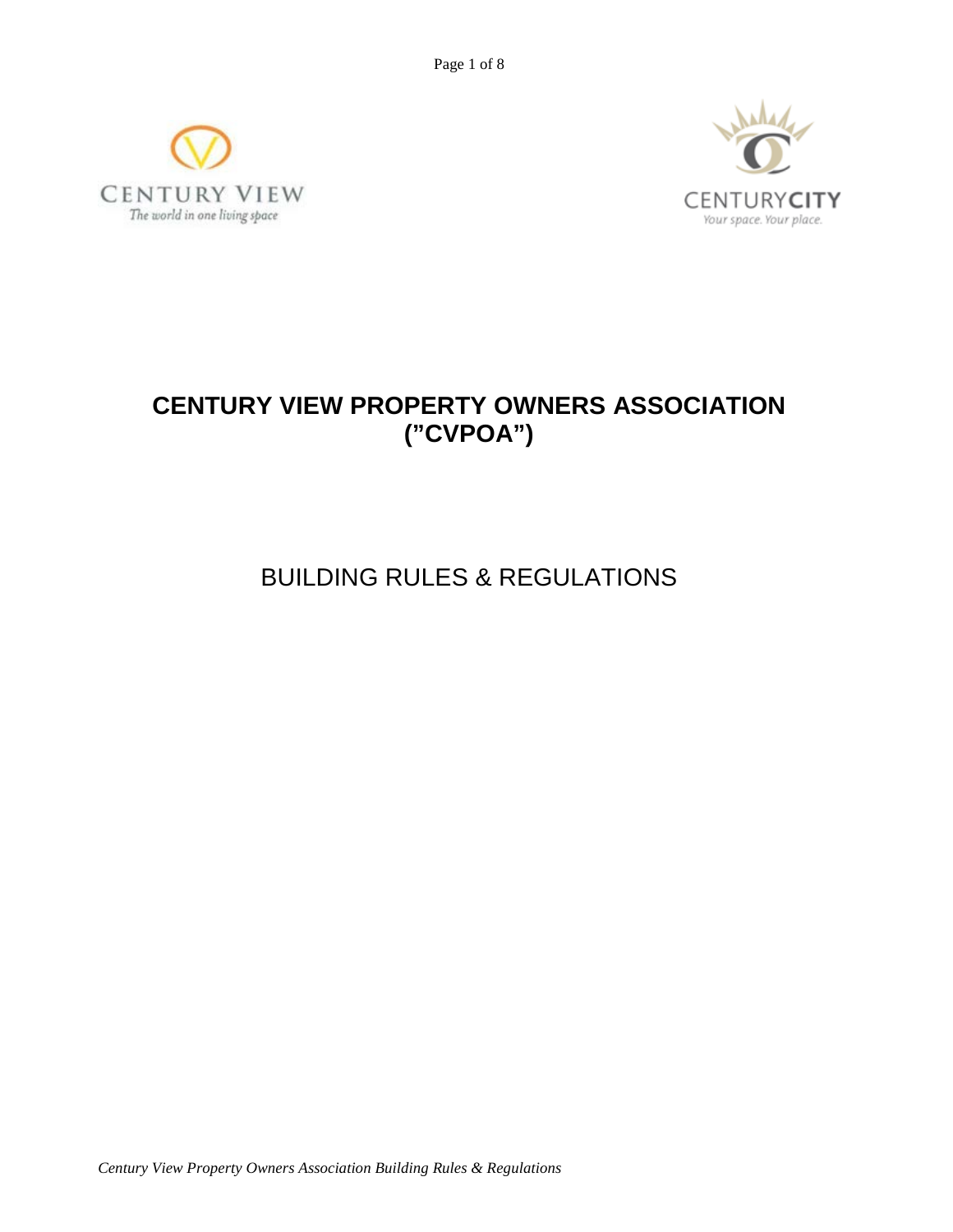# **CVPOA BUILDING RULES AND REGULATIONS**

The CVPOA Building Rules and Regulations described below are intended to ensure that the quality of life for the Homeowners and residents within the Century View precinct is not unduly compromised and the impact to the aesthetics of the precinct is retained, yet allowing for efficient integration between residential living and any construction activities.

When a contractor is found to be in breach of the stated CVPOA Building Rules and Regulations a penalty will be levied. The extent of the penalty is detailed below the description of each rule and regulation.

The CVPOA Trustees reserves the right to make amendments and additions to this document from time to time.

#### **1. Environmental Controls and Guidelines**

It shall be the responsibility of each property owner to ensure that his/her contractors, subcontractors, employees, suppliers, agents or servants agrees to conform with all environmental controls and criteria specified in this document.

## **2. Personnel Awareness**

It shall be the responsibility of each property owner to ensure that his/her contractors, subcontractors, employees, suppliers, agents or servants are briefed on the contents of the CVPOA Building Rules and Regulations.

Claiming ignorance of the CVPOA Building Rules and Regulations by any party will not be accepted as a valid excuse.

# **3. Presently the CVPOA Building Rules and Regulations include the following considerations:**

# **3.1 Commencement of Construction**

**Description** 

No construction may commence without the prior written submission procedure as per the CVPOA Design Guidelines to Additions and Alterations.

Breach

- (i) All work by the contractor will cease with immediate effect on instruction of the CVPOA, the managing agent, Security or appointees.
- (ii) All building material and equipment must be removed from the Century View precinct until such time as correct procedure has been followed and approval has been granted.
- (iii) The Homeowner and Contractor will be fined R1, 000.00 by the CVPOA.

# **3.2 Limits of Building Activity**

#### **Description**

All activities relating to construction in any manner must be confined to within the erf boundary and its immediate verge where construction is taking place. This relates to location of staff, placement of storage bins, huts, containers, toilets, material, rubble, etc.

**Breach** 

- (i) All work by the contractor will cease until such time as the equipment has been moved to within the building site.
- (ii) The Homeowner and Contractor will be fined R1, 000 .00 per transgression by the CVPOA.

#### **3.3 Site Presentation**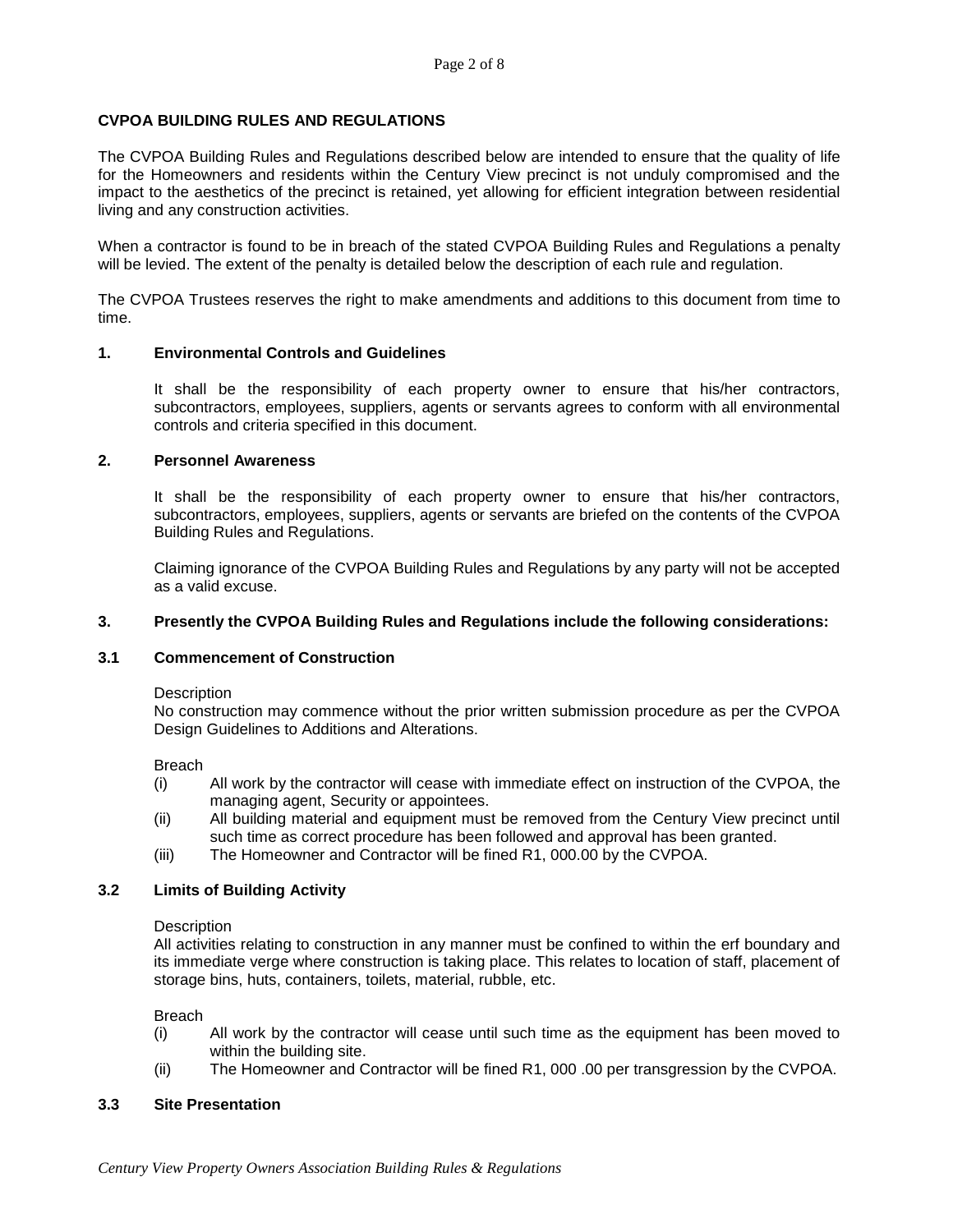# **Description**

The Contractor will be expected to keep the appearance of his building site neat and tidy at all times. Building rubble must be removed from the site at intervals of at least twice a week, or as directed by the CVPOA, the managing agent or appointees. Litter must be removed from the site on a daily basis. No litter may be stored or mixed in amongst building rubble. Refuse drums/containers must be supplied for the purposes of storing refuse until removed from site by the Contractor. All sand and any material likely to be carried by wind are to be covered by green shade cloth at all times.

#### Breach

- (i) Should the Contractor not comply with the removal of building rubble, the rubble will be removed by an outside contractor appointed by the CVPOA and the costs thereof claimed from the homeowner. The Contractor will be denied permission to continue construction until such costs have been paid in full to the CVPOA.
- (ii) Should wind blown litter be generated from the site, the Homeowner and Contractor will be fined R1, 000. 00 each per day by the CVPOA till all refuse have been removed from the site and the surrounding area.
- (iii) Should a Contractor not comply with the covering of sand and loose material, the Homeowner and Contractor will be fined R1, 000. 00 each per day by the CVPOA until such material is properly covered.

# **3.4 Cleaning of Vehicles/Equipment**

#### **Description**

The washing of vehicles and equipment will not be allowed within the Century View precinct and must be carried out elsewhere. No sand, cement, oil fuel, paint etc. shall be allowed to be washed into the storm water system, roads, etc.

#### Breach

The Homeowner and Contractor will be fined R1, 000. 00 per offence by the CVPOA.

## **3.5 Fires**

#### **Description**

The Contractor and his staff are strictly prohibited from starting any fires anywhere within the Century View precinct, including supervised braais.

#### Breach

- (i) The Homeowner and Contractor will be fined R1, 000. 00 per offence by the CVPOA.
- (ii) The Homeowner and Contractor will in addition be held legally and financially responsible for any damage caused due to the breach of this regulation.

# **3.6 Ablution Facilities**

#### **Description**

The Contractor must make adequate provision for drinkable water and temporary toilet facilities situated on the building site for the use of their employees until such time as the water-borne sewer drainage is available. The Contractor must enforce the use of the toilet facilities by all employees and subcontractors. The facilities shall be well maintained and always kept in a clean and hygienic condition.

#### Breach

(i) The Contractor will be denied permission to commence construction until such time as this regulation is complied with.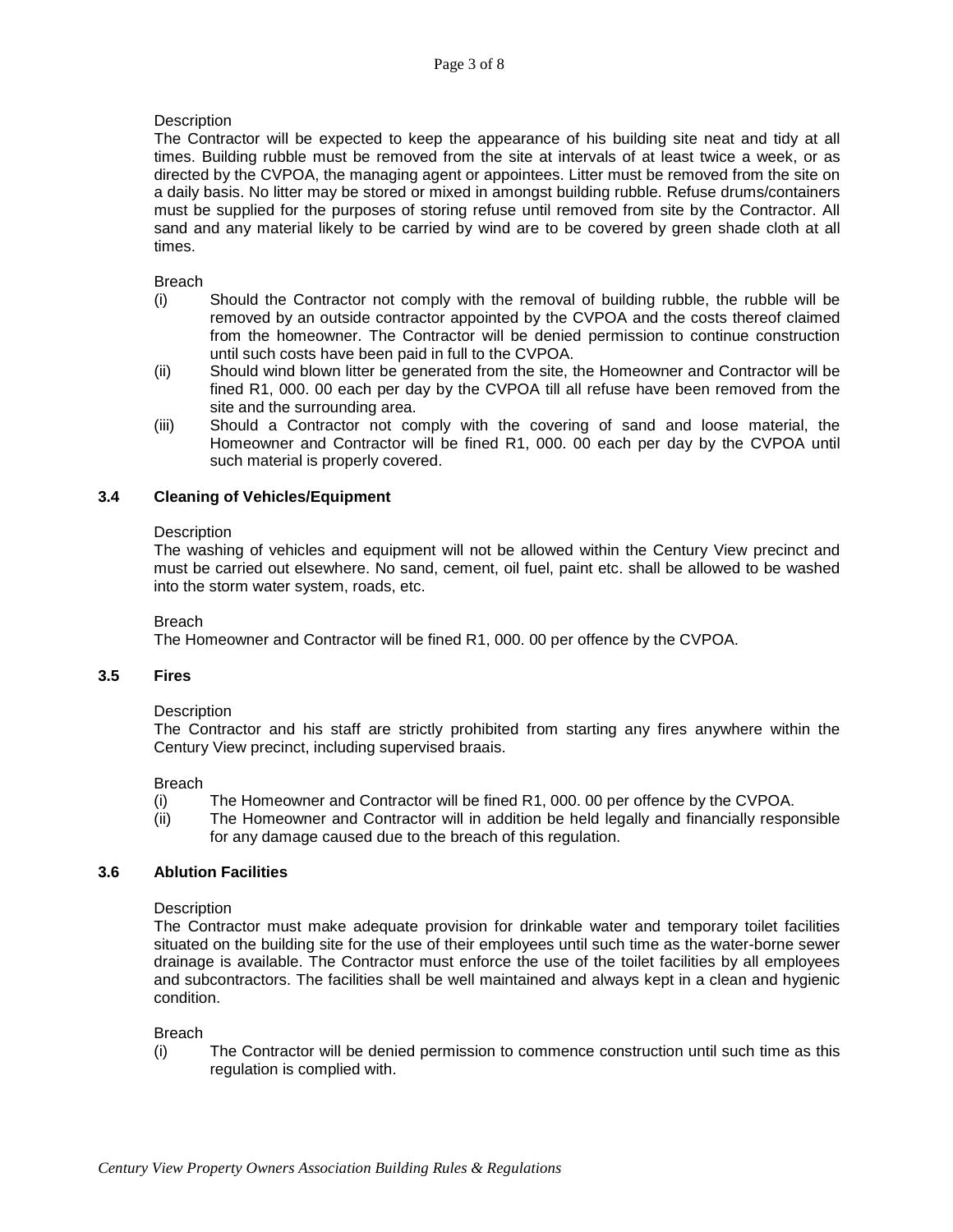- (ii) Any person found defecating or urinating anywhere other than in the facility described above shall be immediately removed from the Century View precinct and banned from reentry.
- (iii) The Homeowner and Contractor will be fined R1, 000. 00 per offence by the CVPOA.

## **3.7 Screening of Building Site**

#### **Description**

The Contractor must screen the site with a minimum 1,8m green shade-netting screen on all sides that is not enclosed by boundary walls. The screen must be anchored to the ground and kept in place and maintained for the entire duration of construction.

#### Breach

- (i) The Contractor will be denied permission to commence construction until such time as this regulation is complied with.
- (ii) The Homeowner and Contractor will be fined R1, 000. 00 per offence by the CVPOA.

#### **3.8 Hours of Work**

#### **Description**

The Contractor and his employees and/or subcontractors may only be present within the Century View precinct during the following hours. Any construction work or any other activity that causes noise pollution or other disturbance shall be strictly limited to the following hours:

| Monday – Friday | 08h00 - 17h30 (CV precinct to be vacated by 18h00)<br>$\sim$ |  |
|-----------------|--------------------------------------------------------------|--|
| Saturday        | 08h00 - 12h30 (CV precinct to be vacated by 13h00)           |  |
| Sunday          | No work is permitted                                         |  |
| Public Holiday: | No work is permitted                                         |  |

#### Breach

- (i) The Contractor will be escorted from the Century View precinct by Security.
- (ii) The Homeowner and Contractor will be fined R1, 000. 00 per offence by the CVPOA.
- (iii) Should the offender refuse to comply with the CVPOA, the managing agent, its appointees or Security's instruction to immediately cease work and leave the Century View precinct, an additional fine of R5, 000. 00 per offence to the Homeowner and Contractor shall be applicable,

# **3.9 Watchman**

#### **Description**

No employee(s) of the Contractor or watchman will be allowed to remain on site during non-working hours.

Breach

- (i) The employee(s) or watchman will be escorted from the Century View precinct by Security.<br>(ii) The Homeowner and Contractor will be fined R1, 000, 00 per offence by the CVPOA.
- The Homeowner and Contractor will be fined R1, 000. 00 per offence by the CVPOA.

#### **3.10 Vehicle Sizes allowed**

#### **Description**

Due to the road surfacing and limited road widths and radii the following restrictions are placed on any vehicle entering the Century View precinct:

- (i) Only fixed axle design vehicles will be allowed  $(ii)$  Maximum length = 9m
- Maximum length  $= 9m$
- (iii) Maximum width = 2.6m
- (iv) Maximum gross mass = 20, 000 kg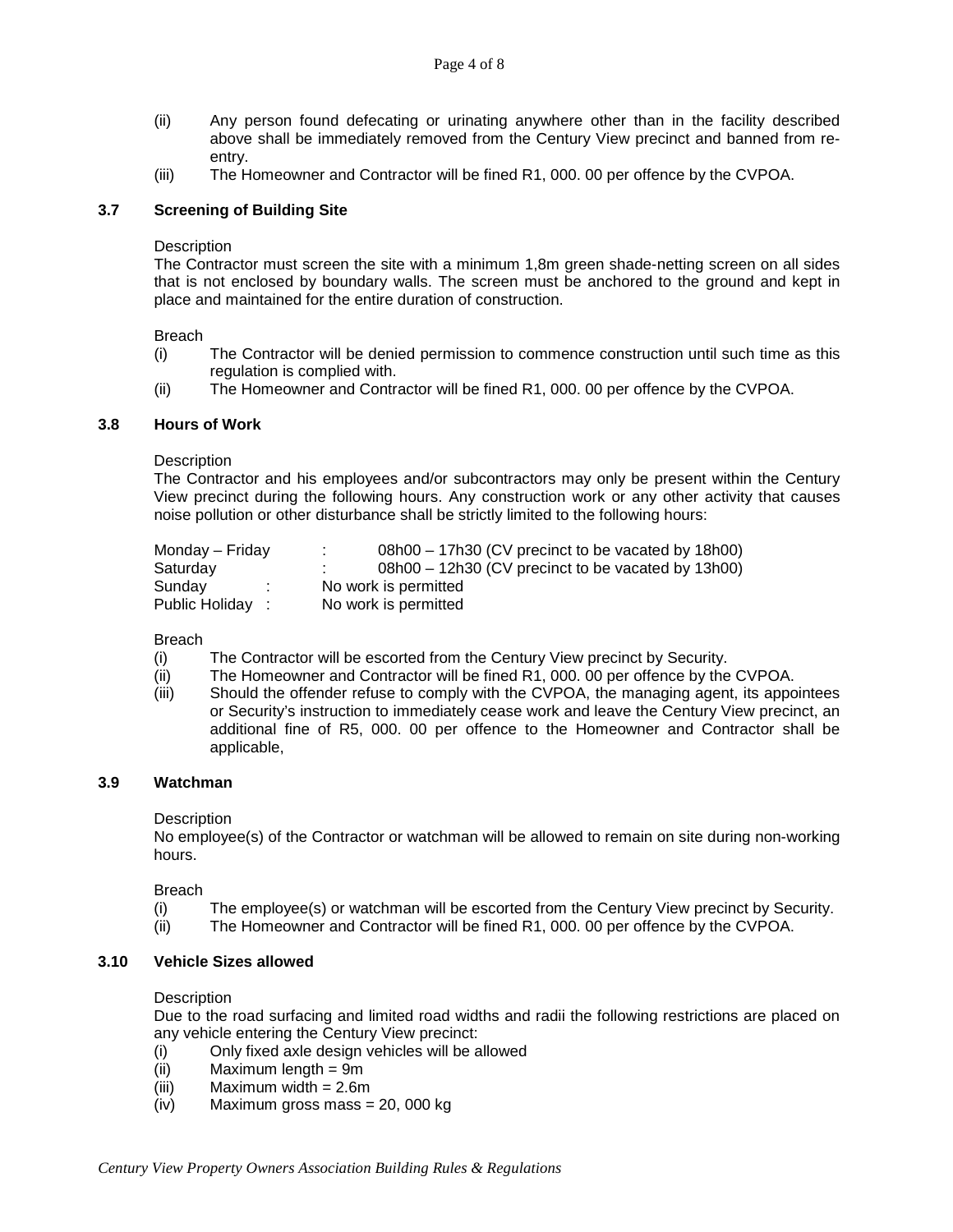(v) Maximum axle weight =  $8,000$  kg

## Breach

Vehicles larger than above will be denied access to the Century View precinct by Security.

## **3.11 Deliveries to Contractors**

#### **Description**

The Contractor will at all times be responsible for the delivery personnel. All delivery times will be limited to the times as defined under 3.8 above. Size of delivery vehicles will be limited as defined under 3.10 above. The Contractor and homeowner has the responsibility of advising the entrance security staff in writing by latest on the morning of the details of the deliveries expected that day – specify the company name, type of material to be delivered and site destination.

## Breach

Delivery vehicles have the potential of causing the most damage to the road surfacing and landscape vegetation. The Homeowner and Contractor will be levied the same fines as if the Contractors' own employees were guilty of the transgression.

- (i) Delivery vehicles not advised in writing to entrance security staff will be denied access to the Century View precinct.
- (ii) Delivery vehicles found contravening the CVPOA Building Rules and Regulations will be escorted from the precinct by Security.
- (iii) The Homeowner and Contractor will be fined R1, 000. 00 per offence by the CVPOA.
- (iv) Should the offender incur damage to the road surface, landscape vegetation or any other property, the Homeowner and Contractor shall be liable for the full repair cost to restore that item to its original state.

## **3.12 Storage Sheds/Huts and Containers**

#### **Description**

The Contractor will be allowed to erect a storage shed/hut or a container within the boundaries of the building site and to a maximum height of 2,7m. The storage facility must be clean on the outside and in good condition. No advertising, writing or signage is allowed on the outside of the facility.

#### Breach

- (i) All work by the contractor will cease until such time as this regulation is complied with.
- (ii) The Homeowner and Contractor will be fined R1, 000 .00 per transgression by the CVPOA.

# **3.13 Road Verges**

#### **Description**

The Contractor must ensure that the road in front of the building site is at all times swept clean. The Contractor must ensure that the curb and sidewalk in front of the building site is adequately protected from damage by the building operations. Building material must be stored on the building site and not on the common property.

Breach

- (i) The Homeowner and Contractor will be fined R1, 000 .00 per day for unswept roads by the CVPOA.
- (ii) The Homeowner and Contractor will be held financially and legally responsible for the damage to road verges and curbs caused through the building operations.

# **3.14 Security**

# **Description**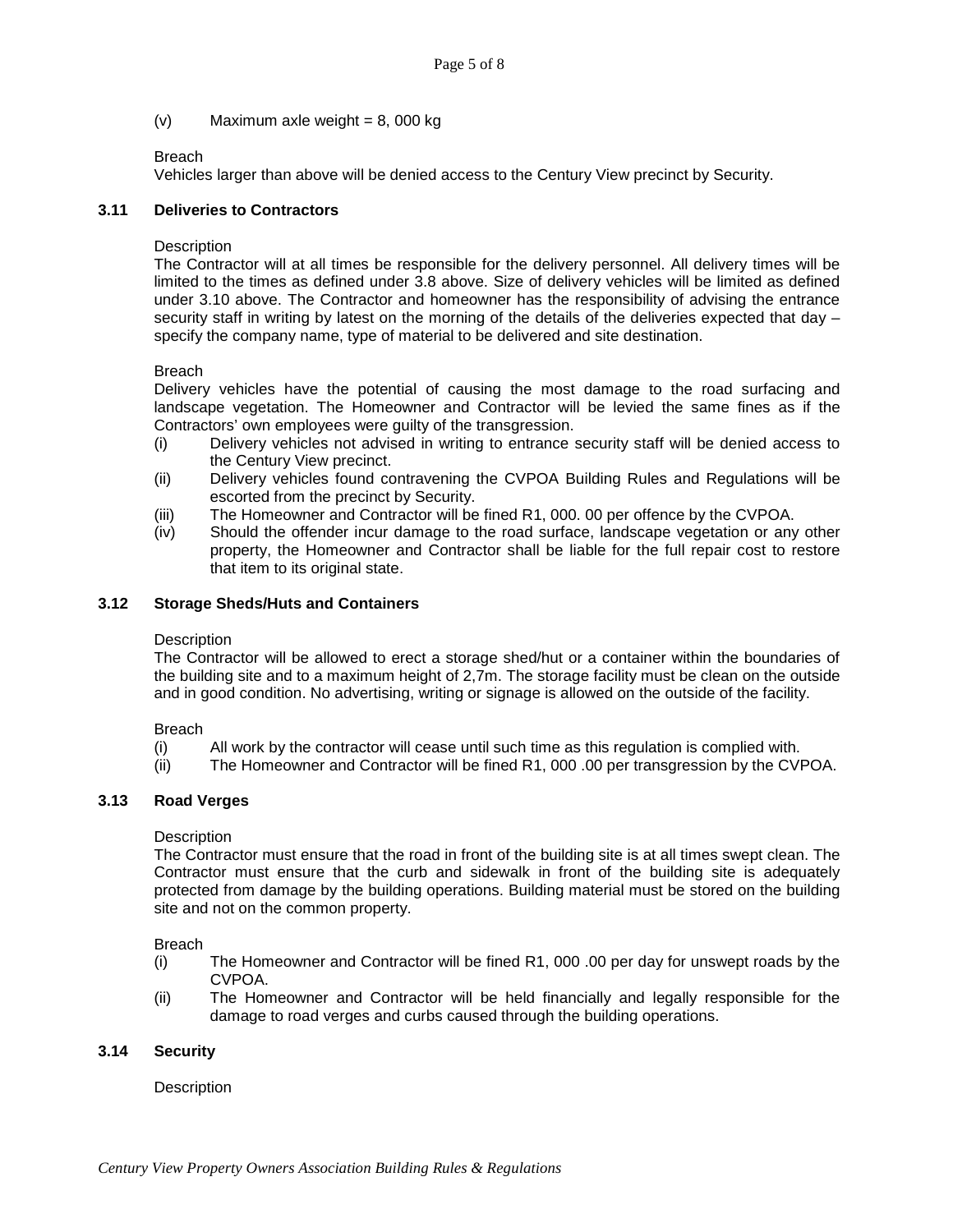- (i) The Century View precinct is a secure and controlled environment and therefore no additional security personnel will be allowed after hours.
- (ii) The Contractor must at all times adhere to Security personnel and access control.
- (iii) Personnel and subcontractors of the Contractor must at all times be in possession of an access pass. The pass must be renewed daily upon exit and entry, even multiples thereof.
- (iv) Personnel and subcontractors of the Contractor must at all times be transported by vehicle to the relevant building site and will not be allowed to walk from one area to another.
- (v) The building site will be allowed a maximum of vehicles limited to the size of the road frontage to the site. Additional vehicles may only park upon the construction site itself, and in no other road areas within the Century View precinct. Vehicles may not block access to other properties, cause disruption to traffic flow or damage the road.

#### Breach

- (i) Personnel and subcontractors of the Contractor will be escorted from the Century View precinct by Security.
- (ii) The Homeowner and Contractor will be fined R1, 000. 00 per offence by the CVPOA.

# **3.15 Speed Limit and Traffic Signs**

## **Description**

For security and safety reasons the speed limit within the Century View precinct is 40 km/h. Personnel and subcontractors of the Contractor must at all times adhere to traffic signage and speed limits.

#### Breach

- (i) Personnel and subcontractors of the Contractor will be escorted from the Century View precinct by Security.
- (ii) The Homeowner and Contractor will be fined R1, 000. 00 per offence by the CVPOA.
- (iii) Should the offender refuse to comply with the CVPOA, the managing agent, its appointees or Security's instruction to immediately cease speeding and/or disregarding traffic signage, an additional fine of R5, 000. 00 per offence to the homeowner and Contractor shall be applicable.
- (iv) The roads within the Century View precinct belongs to the Local Authority and is controlled under the National Traffic Act, and the offender will be reported to the relevant Traffic Department for prosecution.

# **3.16 Building Plan Controls**

#### **Description**

The Contractor must ensure that a copy of the signed approved building plans must at all times be available on site for inspection by the CVPOA. Any variations to the approved building plans must be submitted to the CVPOA and CCPOA. The changes may only be implemented on receipt of a signed approval from the CCPOA.

Breach

- (i) The Contractor will be denied permission to commence construction until such time as this regulation is complied with.
- (ii) The Contractor will be required to remove any structure(s) that do not conform to the approved plans at cost borne by the homeowner.
- (iii) The Homeowner and Contractor will be fined R1, 000. 00 per offence by the CVPOA.
- (iv) Continuous non-compliance will result in the Contractor being expelled from the Century View precinct. CCPOA and CVPOA building approval will be withdrawn and reported to the Local Authority building inspector.

# **3.17 Advertising**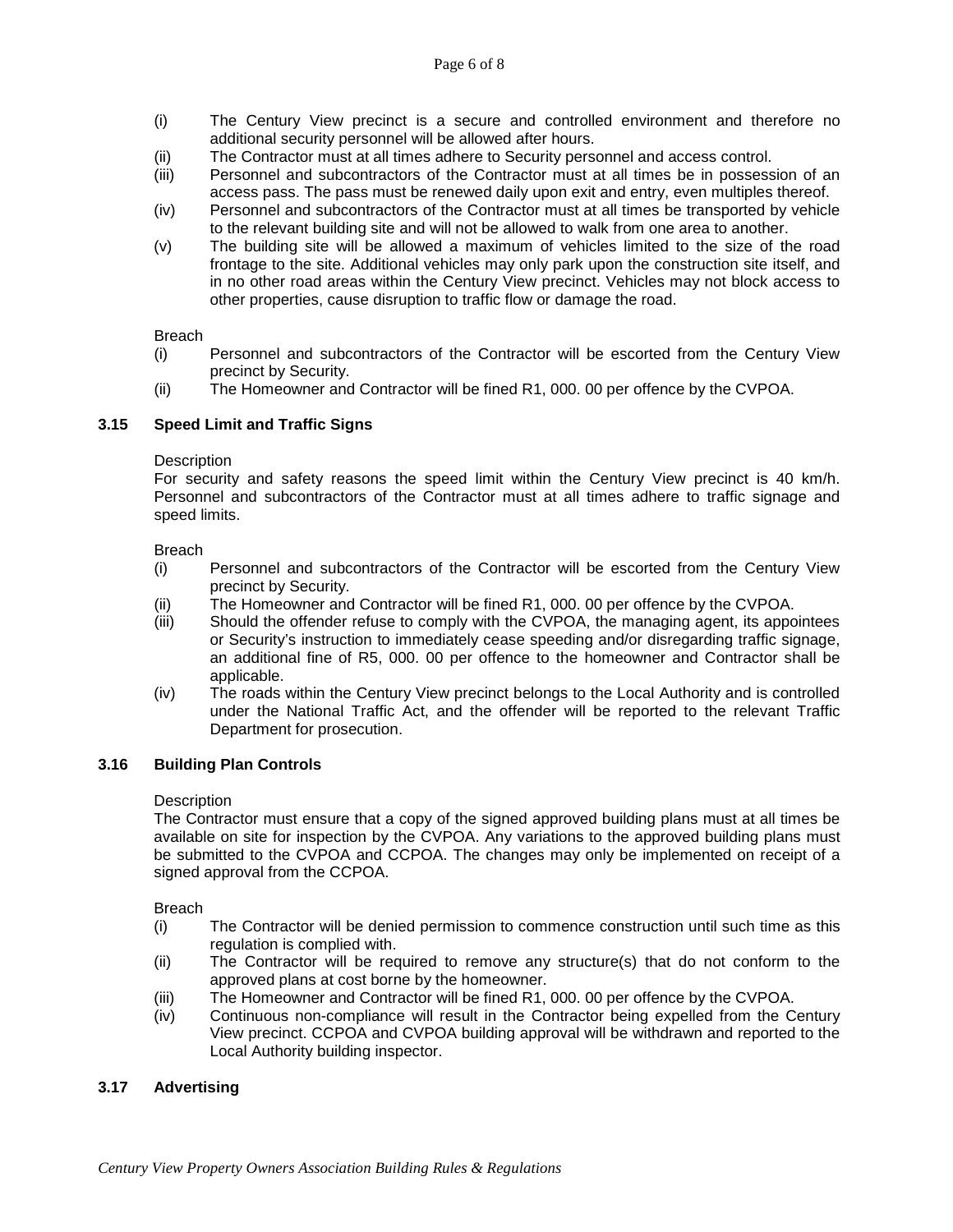## **Description**

The Contractor and his subcontractors may place no advertising material on the building site without prior submission of example thereof and approval of the CVPOA. The Contractor may place an approved building board on the site for the duration of the construction period only.

Breach

- (i) Advertising material will be removed from the site without notice by the CVPOA, the managing agent or appointees.
- (ii) The Homeowner and Contractor will be fined R1, 000. 00 per offence by the CVPOA.

#### **3.18 Site Supervisor**

## **Description**

The Contractor will appoint a Site Supervisor at all times when there are personnel of the Contractor or subcontractors present on site. The Site Supervisor shall be responsible for the enforcement of the CVPOA Building Rules and Regulations by all personnel. The Site Supervisor shall cooperate with the CVPOA and/or Security when requested. The Site Supervisor shall represent the Contractor on site and will accept and sign, on the Contractors' behalf, any fines, warnings and/or written communication from the CVPOA, the managing agent, Security or appointees.

Breach

- (i) All personnel found to be on the site without a Site Supervisor in the absence of the Contractor shall be escorted by Security from the Century View precinct.
- (ii) The Homeowner and Contractor will be fined R1, 000. 00 per offence by the CVPOA.

#### **4. Landscaping, Plants and Grass**

#### **Description**

All landscaping is encouraged to be of an indigenous and water wise nature. A list of recommended and approved plant and tree species can be obtained from the CCPOA or the nearest nursery (also refer to suggested list of the CVPOA Design Guidelines to Additions & Alterations). Plants and trees that are poisonous or a danger due to falling, roots, etc. will be removed by the CVPOA. Verges must be maintained by the Homeowner.

#### Breach

- (i) Plants and/or trees removed as per above will be for the cost of the homeowner.
- (ii) Verges that are not maintained will be contracted by the CVPOA for maintenance at cost to the Homeowner.

#### **5. Payment of Fines**

#### **Description**

All monies owing to the CVPOA must be paid on the first Monday following the fine. Payments may only be made into the bank account of the CVPOA and it remains the responsibility of the homeowner and/or Contractor to supply proof of payment thereof.

The CVPOA bank account details are as follows:

| Bank           | ٠                        | <b>Standard Bank</b>                     |
|----------------|--------------------------|------------------------------------------|
| Branch         | ۰                        | Bayside                                  |
| Code           | $\blacksquare$           | 022209                                   |
| Account Number | $\blacksquare$           | 272221228                                |
| Account name   | $\overline{\phantom{0}}$ | Century View Property Owners Association |
| Description    | ۰                        | Erf number, Name of Homeowner/Contractor |